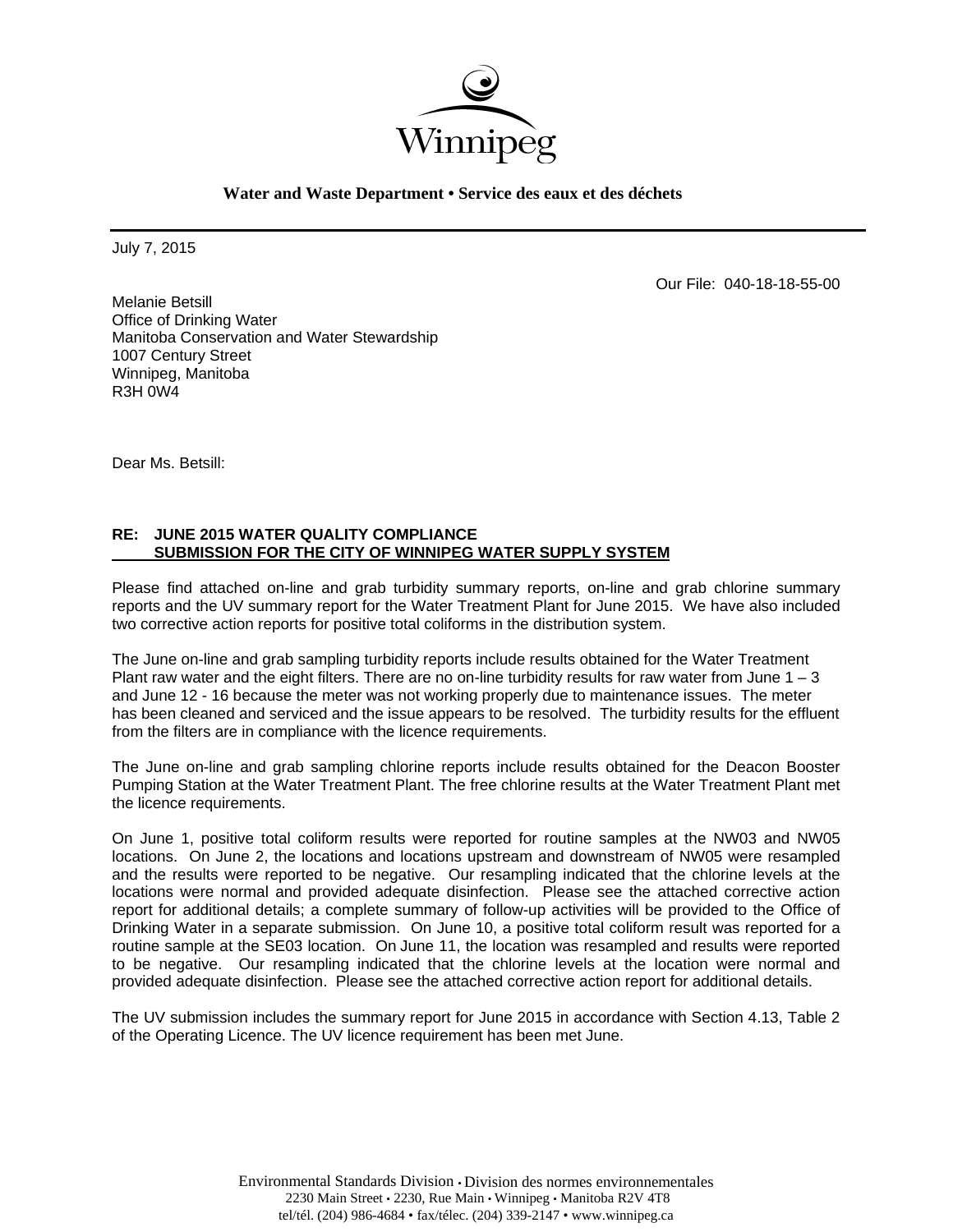Please let me know of any concerns or questions respecting this submission. I may be reached by telephone at 204-986-8359 or by e-mail at rgrosselle@winnipeg.ca.

Thank you for your ongoing cooperation and understanding in this matter.

Yours sincerely,

*Original signed by:* 

R. Grosselle Manager of Environmental Standards **Attachments** 

c:(e-mail) Dr. L. Richards, Winnipeg Regional Health Authority Dr. H. Chang, Winnipeg Regional Health Authority Dr. S. Roberecki, Manitoba Health D.P. Sacher, P.Eng. G. Patton, P.Eng. T. Shanks, P.Eng. A. J. Weremy, P.Eng. C. Diduck

N:\Compliance Reporting\Submittal Letters\2015\ODW- WQ Letters\Betsill Letter 2015-06.doc

Embrace the spirit . Vivez l'esprit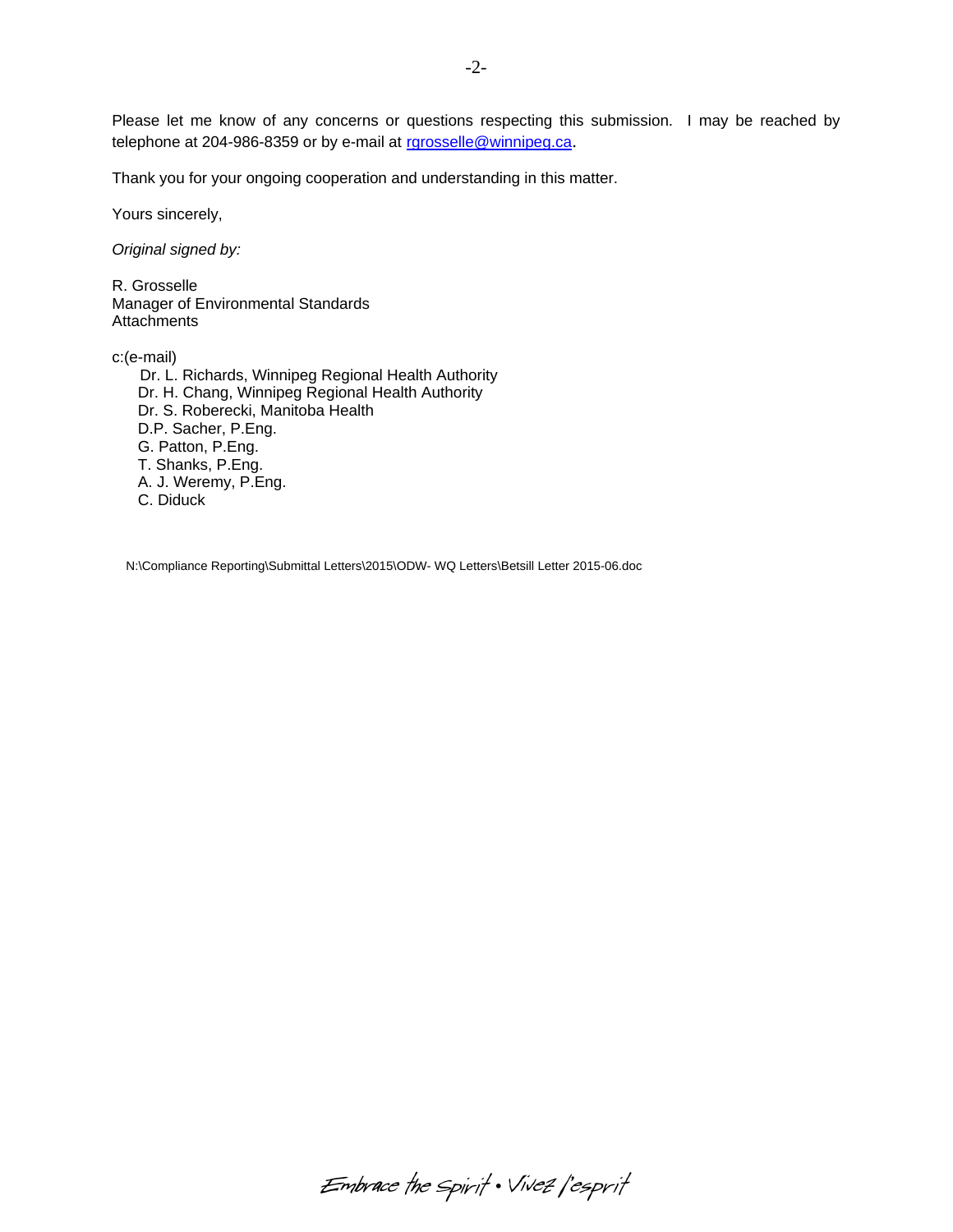

### **CITY OF WINNIPEG**

#### WATER AND WASTE DEPARTMENT

WATER SERVICES

#### Water System Code: **252.00** Licence Number: **PWS-09-412 AA**

|  |  |  | WATER TREATMENT PLANT TURBIDITY ON-LINE MONITORING REPORT |  |
|--|--|--|-----------------------------------------------------------|--|
|  |  |  |                                                           |  |

|                                                                                                                                                                                                   | June 2015 Turbidity (NTU) |                                |           |                                |           |                                |      |                                |      |                                |      |                                |      |                                |      |                                |
|---------------------------------------------------------------------------------------------------------------------------------------------------------------------------------------------------|---------------------------|--------------------------------|-----------|--------------------------------|-----------|--------------------------------|------|--------------------------------|------|--------------------------------|------|--------------------------------|------|--------------------------------|------|--------------------------------|
| Raw                                                                                                                                                                                               |                           | Filter #1                      | Filter #2 |                                | Filter #3 |                                |      | Filter #4                      |      | Filter #5                      |      | Filter #6                      |      | Filter #7                      |      | Filter #8                      |
| Date<br>Avg                                                                                                                                                                                       | Avg                       | Max                            | Avg       | Max                            | Avg       | Max                            | Avg  | Max                            | Avg  | Max                            | Avg  | Max                            | Avg  | Max                            | Avg  | Max                            |
| 1/06/2015<br><b>NR</b>                                                                                                                                                                            | 0.06                      | 0.16                           | 0.07      | 0.11                           | 0.07      | 0.12                           | 0.02 | 0.05                           | 0.05 | 0.10                           | 0.05 | 0.08                           | 0.02 | 0.05                           | 0.01 | 0.02                           |
| 2/06/2015<br>NR                                                                                                                                                                                   | 0.06                      | 0.09                           | 0.08      | 0.09                           | 0.07      | 0.17                           | 0.03 | 0.09                           | 0.07 | 0.08                           | 0.05 | 0.09                           | 0.03 | 0.05                           | 0.01 | 0.04                           |
| 3/06/2015<br>NR.                                                                                                                                                                                  | 0.06                      | 0.09                           | 0.08      | 0.14                           | 0.09      | 0.11                           | 0.03 | 0.09                           | 0.06 | 0.12                           | 0.05 | 0.07                           | 0.03 | 0.08                           | 0.01 | 0.03                           |
| 4/06/2015<br>1.37                                                                                                                                                                                 | 0.05                      | 0.07                           | 0.06      | 0.10                           | 0.05      | 0.12                           | 0.02 | 0.03                           | 0.04 | 0.09                           | 0.04 | 0.09                           | 0.02 | 0.04                           | 0.01 | 0.02                           |
| 5/06/2015<br>1.36                                                                                                                                                                                 | 0.04                      | 0.07                           | 0.05      | 0.10                           | 0.04      | 0.10                           | 0.01 | 0.04                           | 0.05 | 0.08                           | 0.03 | 0.08                           | 0.02 | 0.04                           | 0.01 | 0.03                           |
| 6/06/2015<br>1.34                                                                                                                                                                                 | 0.04                      | 0.07                           | 0.07      | 0.09                           | 0.04      | 0.09                           | 0.01 | 0.05                           | 0.05 | 0.10                           | 0.03 | 0.09                           | 0.01 | 0.05                           | 0.01 | 0.01                           |
| 7/06/2015<br>1.39                                                                                                                                                                                 | 0.04                      | 0.08                           | 0.07      | 0.10                           | 0.05      | 0.08                           | 0.01 | 0.04                           | 0.05 | 0.09                           | 0.03 | 0.05                           | 0.02 | 0.05                           | 0.00 | 0.03                           |
| 8/06/2015<br>1.43                                                                                                                                                                                 | 0.05                      | 0.07                           | 0.06      | 0.11                           | 0.06      | 0.12                           | 0.01 | 0.05                           | 0.05 | 0.11                           | 0.05 | 0.09                           | 0.02 | 0.06                           | 0.01 | 0.03                           |
| 9/06/2015<br>1.38                                                                                                                                                                                 | 0.05                      | 0.08                           | 0.06      | 0.11                           | 0.05      | 0.10                           | 0.02 | 0.03                           | 0.05 | 0.10                           | 0.03 | 0.08                           | 0.02 | 0.03                           | 0.00 | 0.02                           |
| 10/06/2015<br>1.24                                                                                                                                                                                | 0.04                      | 0.08                           | 0.05      | 0.12                           | 0.05      | 0.10                           | 0.01 | 0.04                           | 0.05 | 0.08                           | 0.03 | 0.07                           | 0.02 | 0.05                           | 0.01 | 0.01                           |
| 11/06/2015<br>1.34                                                                                                                                                                                | 0.04                      | 0.08                           | 0.08      | 0.10                           | 0.05      | 0.10                           | 0.01 | 0.09                           | 0.07 | 0.11                           | 0.03 | 0.06                           | 0.02 | 0.05                           | 0.01 | 0.03                           |
| 12/06/2015<br><b>NR</b>                                                                                                                                                                           | 0.05                      | 0.07                           | 0.04      | 0.11                           | 0.07      | 0.11                           | 0.01 | 0.06                           | 0.05 | 0.11                           | 0.05 | 0.06                           | 0.02 | 0.07                           | 0.01 | 0.04                           |
| NR.<br>13/06/2015                                                                                                                                                                                 | 0.06                      | 0.10                           | 0.04      | 0.08                           | 0.06      | 0.13                           | 0.03 | 0.06                           | 0.06 | 0.12                           | 0.04 | 0.09                           | 0.02 | 0.04                           | 0.01 | 0.04                           |
| 14/06/2015<br>NR                                                                                                                                                                                  | 0.05                      | 0.12                           | 0.04      | 0.08                           | 0.06      | 0.13                           | 0.02 | 0.05                           | 0.06 | 0.09                           | 0.04 | 0.08                           | 0.03 | 0.05                           | 0.01 | 0.02                           |
| 15/06/2015<br>NR                                                                                                                                                                                  | 0.05                      | 0.09                           | 0.05      | 0.07                           | 0.06      | 0.10                           | 0.02 | 0.06                           | 0.08 | 0.12                           | 0.04 | 0.08                           | 0.02 | 0.06                           | 0.01 | 0.03                           |
| 16/06/2015<br><b>NR</b>                                                                                                                                                                           | 0.06                      | 0.08                           | 0.04      | 0.08                           | 0.08      | 0.12                           | 0.02 | 0.08                           | 0.06 | 0.13                           | 0.05 | 0.06                           | 0.02 | 0.06                           | 0.01 | 0.04                           |
| 17/06/2015<br>1.00                                                                                                                                                                                | 0.06                      | 0.09                           | 0.04      | 0.07                           | 0.06      | 0.12                           | 0.03 | 0.06                           | 0.07 | 0.14                           | 0.04 | 0.08                           | 0.04 | 0.07                           | 0.02 | 0.04                           |
| 18/06/2015<br>1.08                                                                                                                                                                                | 0.06                      | 0.12                           | 0.03      | 0.06                           | 0.06      | 0.15                           | 0.04 | 0.08                           | 0.08 | 0.16                           | 0.03 | 0.07                           | 0.06 | 0.09                           | 0.04 | 0.08                           |
| 19/06/2015<br>0.91                                                                                                                                                                                | 0.06                      | 0.08                           | 0.03      | 0.10                           | 0.08      | 0.11                           | 0.04 | 0.07                           | 0.05 | 0.08                           | 0.04 | 0.06                           | 0.06 | 0.09                           | 0.03 | 0.06                           |
| 20/06/2015<br>0.98                                                                                                                                                                                | 0.07                      | 0.10                           | 0.03      | 0.06                           | 0.06      | 0.12                           | 0.05 | 0.07                           | 0.05 | 0.08                           | 0.04 | 0.06                           | 0.07 | 0.08                           | 0.04 | 0.05                           |
| 21/06/2015<br>1.00                                                                                                                                                                                | 0.06                      | 0.10                           | 0.03      | 0.05                           | 0.06      | 0.08                           | 0.05 | 0.08                           | 0.05 | 0.07                           | 0.04 | 0.07                           | 0.06 | 0.10                           | 0.05 | 0.08                           |
| 22/06/2015<br>1.01                                                                                                                                                                                | 0.07                      | 0.08                           | 0.03      | 0.06                           | 0.08      | 0.12                           | 0.05 | 0.09                           | 0.04 | 0.08                           | 0.04 | 0.06                           | 0.06 | 0.10                           | 0.05 | 0.08                           |
| 23/06/2015<br>0.87                                                                                                                                                                                | 0.06                      | 0.09                           | 0.03      | 0.05                           | 0.06      | 0.11                           | 0.06 | 0.08                           | 0.04 | 0.07                           | 0.04 | 0.06                           | 0.07 | 0.08                           | 0.05 | 0.06                           |
| 24/06/2015<br>0.85                                                                                                                                                                                | 0.06                      | 0.09                           | 0.03      | 0.05                           | 0.08      | 0.09                           | 0.06 | 0.11                           | 0.05 | 0.06                           | 0.03 | 0.06                           | 0.06 | 0.09                           | 0.05 | 0.08                           |
| 25/06/2015<br>0.94                                                                                                                                                                                | 0.07                      | 0.08                           | 0.03      | 0.06                           | 0.08      | 0.12                           | 0.07 | 0.08                           | 0.04 | 0.07                           | 0.05 | 0.06                           | 0.06 | 0.09                           | 0.05 | 0.10                           |
| 26/06/2015<br>0.98                                                                                                                                                                                | 0.06                      | 0.10                           | 0.03      | 0.04                           | 0.08      | 0.13                           | 0.07 | 0.11                           | 0.04 | 0.06                           | 0.04 | 0.06                           | 0.08 | 0.10                           | 0.07 | 0.08                           |
| 27/06/2015<br>0.89                                                                                                                                                                                | 0.06                      | 0.10                           | 0.04      | 0.06                           | 0.10      | 0.12                           | 0.08 | 0.12                           | 0.04 | 0.08                           | 0.04 | 0.05                           | 0.07 | 0.10                           | 0.06 | 0.10                           |
| 28/06/2015<br>0.84                                                                                                                                                                                | 0.08                      | 0.10                           | 0.04      | 0.07                           | 0.09      | 0.14                           | 0.10 | 0.12                           | 0.04 | 0.06                           | 0.04 | 0.06                           | 0.07 | 0.09                           | 0.06 | 0.10                           |
| 29/06/2015<br>0.87                                                                                                                                                                                | 0.07                      | 0.11                           | 0.05      | 0.09                           | 0.09      | 0.14                           | 0.07 | 0.13                           | 0.04 | 0.06                           | 0.04 | 0.06                           | 0.07 | 0.11                           | 0.06 | 0.10                           |
| 30/06/2015<br>0.91                                                                                                                                                                                | 0.06                      | 0.12                           | 0.07      | 0.09                           | 0.08      | 0.12                           | 0.02 | 0.05                           | 0.04 | 0.06                           | 0.04 | 0.06                           | 0.03 | 0.06                           | 0.01 | 0.01                           |
| Total Number of Measurements Taken, A:<br>Turbidity Standard for Monitoring Location (NTU):<br>Number of Measurements Meeting Standard, B:<br>Compliance with Turbidity Standard, C = B/A X 100%: |                           | 15063<br>0.30<br>15063<br>100% |           | 13467<br>0.30<br>13467<br>100% |           | 14097<br>0.30<br>14097<br>100% |      | 12123<br>0.30<br>12123<br>100% |      | 15569<br>0.30<br>15569<br>100% |      | 15379<br>0.30<br>15379<br>100% |      | 14328<br>0.30<br>14328<br>100% |      | 15132<br>0.30<br>15132<br>100% |

NR: No result due to analyser maintenance requirements

File Path: N:\Water Treatment Branch\Administration\Reports\Regulatory Submissions\Turbidity\2015\06-June

**Submitted By (Print): D.Minor** 

Signature: Original signed by D.Minor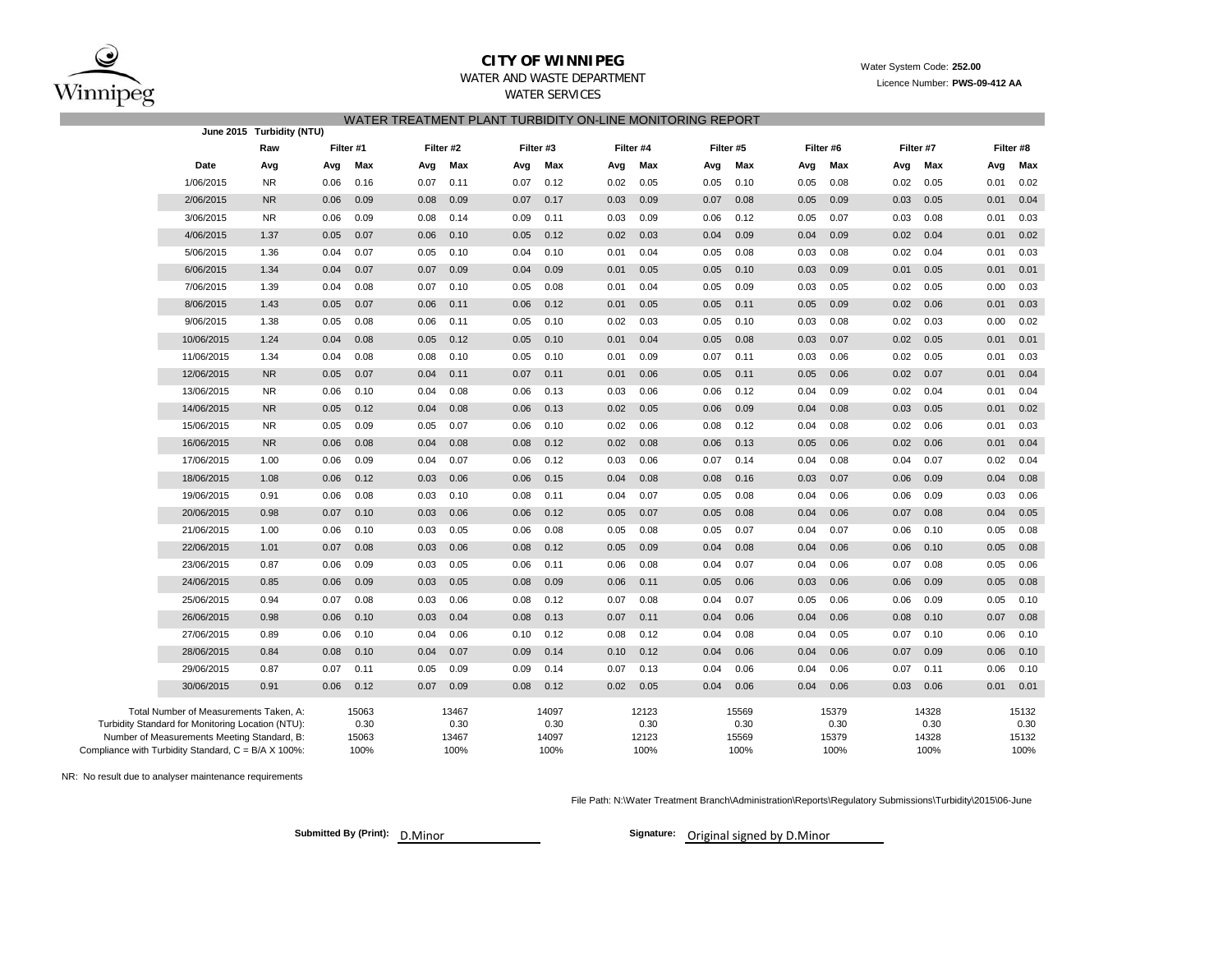

#### CITY OF WINNIPEG WATER AND WASTE DEPARTMENT ENVIRONMENTAL STANDARDS DIVISION

### **WATER TREATMENT PLANT TURBIDITY GRAB MONITORING REPORT**

| Water System Code: 252.00                          |                  |             |                 |                     |             |                 | <b>Turbidity (NTU)</b> |                 |           |  |  |  |  |  |  |  |  |  |  |
|----------------------------------------------------|------------------|-------------|-----------------|---------------------|-------------|-----------------|------------------------|-----------------|-----------|--|--|--|--|--|--|--|--|--|--|
| Licence No. PWS-09-412 AA                          |                  |             |                 |                     |             |                 |                        |                 |           |  |  |  |  |  |  |  |  |  |  |
| <b>Date</b>                                        | <b>Raw Water</b> | Filter 1    | <b>Filter 2</b> | Filter <sub>3</sub> | Filter 4    | <b>Filter 5</b> | Filter <sub>6</sub>    | <b>Filter 7</b> | Filter 8  |  |  |  |  |  |  |  |  |  |  |
| 01-Jun-2015                                        | 0.84             | 0.11        | 0.11            | 0.09                | 0.07        | 0.07            | 0.06                   | < 0.05          | 0.09      |  |  |  |  |  |  |  |  |  |  |
| 02-Jun-2015                                        | 1.08             | 0.08        | 0.07            | 0.07                | 0.08        | 0.07            | 0.09                   | 0.06            | 0.07      |  |  |  |  |  |  |  |  |  |  |
| 03-Jun-2015                                        | 0.80             | 0.07        | 0.06            | 0.10                | 0.07        | 0.12            | 0.07                   | 0.07            | 0.07      |  |  |  |  |  |  |  |  |  |  |
| 04-Jun-2015                                        | 0.83             | 0.07        | 0.05            | 0.11                | 0.06        | 0.06            | 0.07                   | 0.08            | 0.07      |  |  |  |  |  |  |  |  |  |  |
| 05-Jun-2015                                        | 0.89             | 0.07        | 0.06            | 0.07                | 0.07        | 0.05            | 0.08                   | 0.05            | 0.05      |  |  |  |  |  |  |  |  |  |  |
| 06-Jun-2015                                        | <b>NS</b>        | <b>NS</b>   | <b>NS</b>       | <b>NS</b>           | <b>NS</b>   | <b>NS</b>       | <b>NS</b>              | <b>NS</b>       | <b>NS</b> |  |  |  |  |  |  |  |  |  |  |
| 07-Jun-2015                                        | <b>NS</b>        | <b>NS</b>   | <b>NS</b>       | <b>NS</b>           | <b>NS</b>   | <b>NS</b>       | <b>NS</b>              | <b>NS</b>       | <b>NS</b> |  |  |  |  |  |  |  |  |  |  |
| 08-Jun-2015                                        | 1.00             | 0.19        | 0.13            | 0.18                | 0.12        | 0.10            | 0.10                   | 0.12            | 0.09      |  |  |  |  |  |  |  |  |  |  |
| 09-Jun-2015                                        | 1.03             | 0.11        | 0.11            | 0.12                | 0.11        | 0.06            | 0.09                   | 0.09            | 0.16      |  |  |  |  |  |  |  |  |  |  |
| 10-Jun-2015                                        | 0.98             | 0.09        | 0.06            | 0.09                | 0.08        | 0.06            | 0.08                   | 0.07            | 0.05      |  |  |  |  |  |  |  |  |  |  |
| 11-Jun-2015                                        | 0.83             | 0.06        | 0.07            | 0.11                | 0.10        | 0.10            | 0.09                   | 0.08            | 0.10      |  |  |  |  |  |  |  |  |  |  |
| 12-Jun-2015                                        | 0.90             | 0.07        | 0.07            | 0.09                | 0.07        | 0.13            | 0.09                   | 0.06            | < 0.05    |  |  |  |  |  |  |  |  |  |  |
| 13-Jun-2015                                        | <b>NS</b>        | <b>NS</b>   | <b>NS</b>       | <b>NS</b>           | <b>NS</b>   | <b>NS</b>       | <b>NS</b>              | <b>NS</b>       | <b>NS</b> |  |  |  |  |  |  |  |  |  |  |
| 14-Jun-2015                                        | <b>NS</b>        | <b>NS</b>   | <b>NS</b>       | <b>NS</b>           | <b>NS</b>   | <b>NS</b>       | <b>NS</b>              | <b>NS</b>       | <b>NS</b> |  |  |  |  |  |  |  |  |  |  |
| 15-Jun-2015                                        | 0.75             | 0.05        | 0.06            | 0.08                | 0.08        | 0.09            | 0.06                   | 0.10            | 0.08      |  |  |  |  |  |  |  |  |  |  |
| 16-Jun-2015                                        | 0.73             | 0.16        | 0.12            | 0.08                | 0.09        | 0.08            | 0.07                   | 0.05            | < 0.05    |  |  |  |  |  |  |  |  |  |  |
| 17-Jun-2015                                        | 0.76             | 0.07        | 0.06            | 0.09                | 0.07        | 0.06            | 0.10                   | 0.07            | 0.06      |  |  |  |  |  |  |  |  |  |  |
| 18-Jun-2015                                        | 0.74             | <0.05       | < 0.05          | 0.06                | 0.11        | 0.07            | < 0.05                 | 0.07            | 0.06      |  |  |  |  |  |  |  |  |  |  |
| 19-Jun-2015                                        | 0.67             | 0.08        | 0.11            | 0.12                | 0.09        | 0.06            | 0.06                   | 0.06            | 0.07      |  |  |  |  |  |  |  |  |  |  |
| 20-Jun-2015                                        | <b>NS</b>        | <b>NS</b>   | <b>NS</b>       | <b>NS</b>           | <b>NS</b>   | <b>NS</b>       | <b>NS</b>              | <b>NS</b>       | <b>NS</b> |  |  |  |  |  |  |  |  |  |  |
| 21-Jun-2015                                        | <b>NS</b>        | <b>NS</b>   | <b>NS</b>       | <b>NS</b>           | <b>NS</b>   | <b>NS</b>       | <b>NS</b>              | <b>NS</b>       | <b>NS</b> |  |  |  |  |  |  |  |  |  |  |
| 22-Jun-2015                                        | 0.89             | 0.09        | 0.08            | 0.10                | 0.08        | 0.11            | 0.06                   | 0.06            | 0.09      |  |  |  |  |  |  |  |  |  |  |
| 23-Jun-2015                                        | 0.77             | 0.06        | < 0.05          | 0.17                | 0.08        | 0.06            | 0.07                   | 0.06            | 0.06      |  |  |  |  |  |  |  |  |  |  |
| 24-Jun-2015                                        | 0.71             | 0.06        | 0.07            | 0.07                | 0.06        | 0.06            | < 0.05                 | 0.07            | 0.06      |  |  |  |  |  |  |  |  |  |  |
| 25-Jun-2015                                        | 0.76             | 0.08        | 0.10            | 0.11                | 0.09        | 0.10            | 0.05                   | 0.07            | 0.07      |  |  |  |  |  |  |  |  |  |  |
| 26-Jun-2015                                        | 0.68             | 0.08        | 0.08            | 0.09                | 0.11        | 0.09            | 0.09                   | 0.11            | 0.07      |  |  |  |  |  |  |  |  |  |  |
| 27-Jun-2015                                        | <b>NS</b>        | <b>NS</b>   | <b>NS</b>       | <b>NS</b>           | <b>NS</b>   | <b>NS</b>       | <b>NS</b>              | <b>NS</b>       | <b>NS</b> |  |  |  |  |  |  |  |  |  |  |
| 28-Jun-2015                                        | $_{\rm NS}$      | $_{\rm NS}$ | <b>NS</b>       | NS                  | $_{\rm NS}$ | <b>NS</b>       | $_{\rm NS}$            | $_{\rm NS}$     | <b>NS</b> |  |  |  |  |  |  |  |  |  |  |
| 29-Jun-2015                                        | 0.82             | 0.08        | 0.07            | 0.09                | 0.07        | 0.05            | 0.09                   | 0.07            | 0.06      |  |  |  |  |  |  |  |  |  |  |
| 30-Jun-2015                                        | 0.75             | < 0.05      | 0.06            | 0.06                | 0.06        | < 0.05          | < 0.05                 | 0.07            | 0.07      |  |  |  |  |  |  |  |  |  |  |
| Total number of measurements taken, A:             |                  | 22          | 22              | 22                  | 22          | 22              | 22                     | 22              | 22        |  |  |  |  |  |  |  |  |  |  |
| Turbidity Standard for Monitoring Location (NTU):  |                  | 0.30        | 0.30            | 0.30                | 0.30        | 0.30            | 0.30                   | 0.30            | 0.30      |  |  |  |  |  |  |  |  |  |  |
| Number of measurements meeting standard, B:        | 22               | 22          | 22              | 22                  | 22          | 22              | 22                     | 22              |           |  |  |  |  |  |  |  |  |  |  |
| Compliance with Turbidity Standard, C= B/A X 100%: |                  | 100%        | 100%            | 100%                | 100%        | 100%            | 100%                   | 100%            | 100%      |  |  |  |  |  |  |  |  |  |  |

NS: No Sample NA: Not Analyzed OL: Off-Line

**Comments: Report Compiled By: H.Demchenko**

**Approved in LIMS By: C.Diduck**

Printed From : N:\WQ Data\Routine Water Quality\2014\Turbidity.xls File: WQR3

Date Approved: 6-Jun-15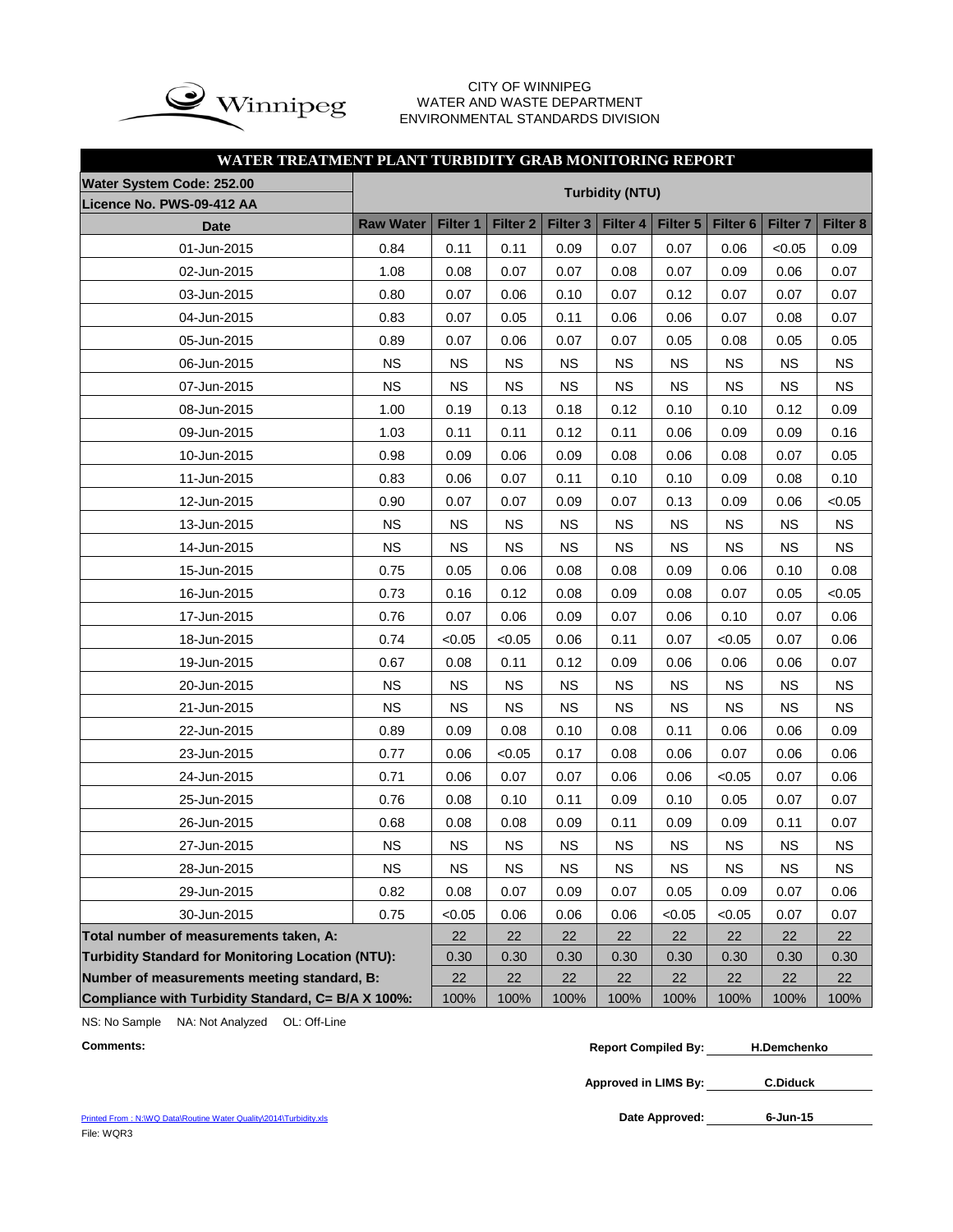

**City of Winnipeg**

Water and Waste Department Water Services

### Deacon Booster Pumping Station WATER TREATMENT PLANT FREE CHLORINE ON-LINE MONITORING REPORT

| Water System Code      |
|------------------------|
| Licence Number:        |
| <b>Report Created:</b> |

Water System Code: **252.00** Licence Number: **PWS-09-412 AA**

01 July 2015 **Report Period:** June 2015

|                     |         | <b>BRANCH1</b><br>[mg/L] |         | <b>BRANCH2</b><br>[mg/L] |
|---------------------|---------|--------------------------|---------|--------------------------|
| Date                | Average | Minimum                  | Average | Minimum                  |
| 01/06/2015          | 1.01    | 0.93                     | 1.07    | 0.95                     |
| 02/06/2015          | 0.99    | 0.90                     | 1.07    | 1.01                     |
| 03/06/2015          | 0.97    | 0.90                     | 1.06    | 1.00                     |
| 04/06/2015          | 0.98    | 0.89                     | 1.07    | 1.01                     |
| 05/06/2015          | 1.01    | 0.89                     | 1.13    | 1.01                     |
| 06/06/2015          | 1.10    | 1.01                     | 1.16    | 1.10                     |
| 07/06/2015          | 1.04    | 0.93                     | 1.08    | 0.96                     |
| 08/06/2015          | 1.05    | 0.93                     | 1.11    | 1.05                     |
| 09/06/2015          | 1.12    | 1.04                     | 1.18    | 1.11                     |
| 10/06/2015          | 1.09    | 0.99                     | 1.17    | 1.06                     |
| 11/06/2015          | 1.07    | 1.01                     | 1.11    | 1.00                     |
| 12/06/2015          | 1.05    | 0.96                     | 1.08    | 0.98                     |
| 13/06/2015          | 1.01    | 0.91                     | 1.03    | 0.92                     |
| 14/06/2015          | 1.04    | 0.94                     | 1.05    | 0.96                     |
| 15/06/2015          | 1.05    | 0.97                     | 1.06    | 0.98                     |
| 16/06/2015          | 1.00    | 0.90                     | 1.05    | 0.95                     |
| 17/06/2015          | 0.99    | 0.74                     | 1.04    | 0.80                     |
| 18/06/2015          | 0.97    | 0.82                     | 1.06    | 0.87                     |
| 19/06/2015          | 1.03    | 0.91                     | 1.12    | 1.00                     |
| 20/06/2015          | 1.14    | 1.04                     | 1.19    | 1.10                     |
| 21/06/2015          | 1.16    | 1.05                     | 1.22    | 1.12                     |
| 22/06/2015          | 1.16    | 1.08                     | 1.20    | 1.09                     |
| 23/06/2015          | 1.22    | 1.12                     | 1.19    | 1.13                     |
| 24/06/2015          | 1.18    | 1.04                     | 1.17    | 1.10                     |
| 25/06/2015          | 1.12    | 1.02                     | 1.10    | 0.99                     |
| 26/06/2015          | 1.27    | 1.05                     | 1.18    | 0.97                     |
| 27/06/2015          | 1.29    | 1.04                     | 1.22    | 1.08                     |
| 28/06/2015          | 1.12    | 1.00                     | 1.14    | 1.08                     |
| 29/06/2015          | 1.10    | 0.99                     | 1.09    | 0.98                     |
| 30/06/2015          | 1.13    | 1.02                     | 1.11    | 0.98                     |
|                     |         |                          |         |                          |
| of Measurements, A: |         | 20924                    |         | 20922                    |

| Total Number of Measurements. A:            | 20924 | 20922 |
|---------------------------------------------|-------|-------|
| Minimum Free Chlorine Standard:             | 0.50  | 0.50  |
| Number of Measurements Meeting Standard, B: | 20924 | 20922 |
| COMPLIANCE, $C = B/A \times 100\%$          | 100   | 100   |
|                                             |       |       |

File Path: N:\Water Treatment Branch\Administration\Reports\Regulatory Submissions\Chlorine\2015\06-June

Submitted By (Print): D.Minor

Signature: Original signed by D.Minor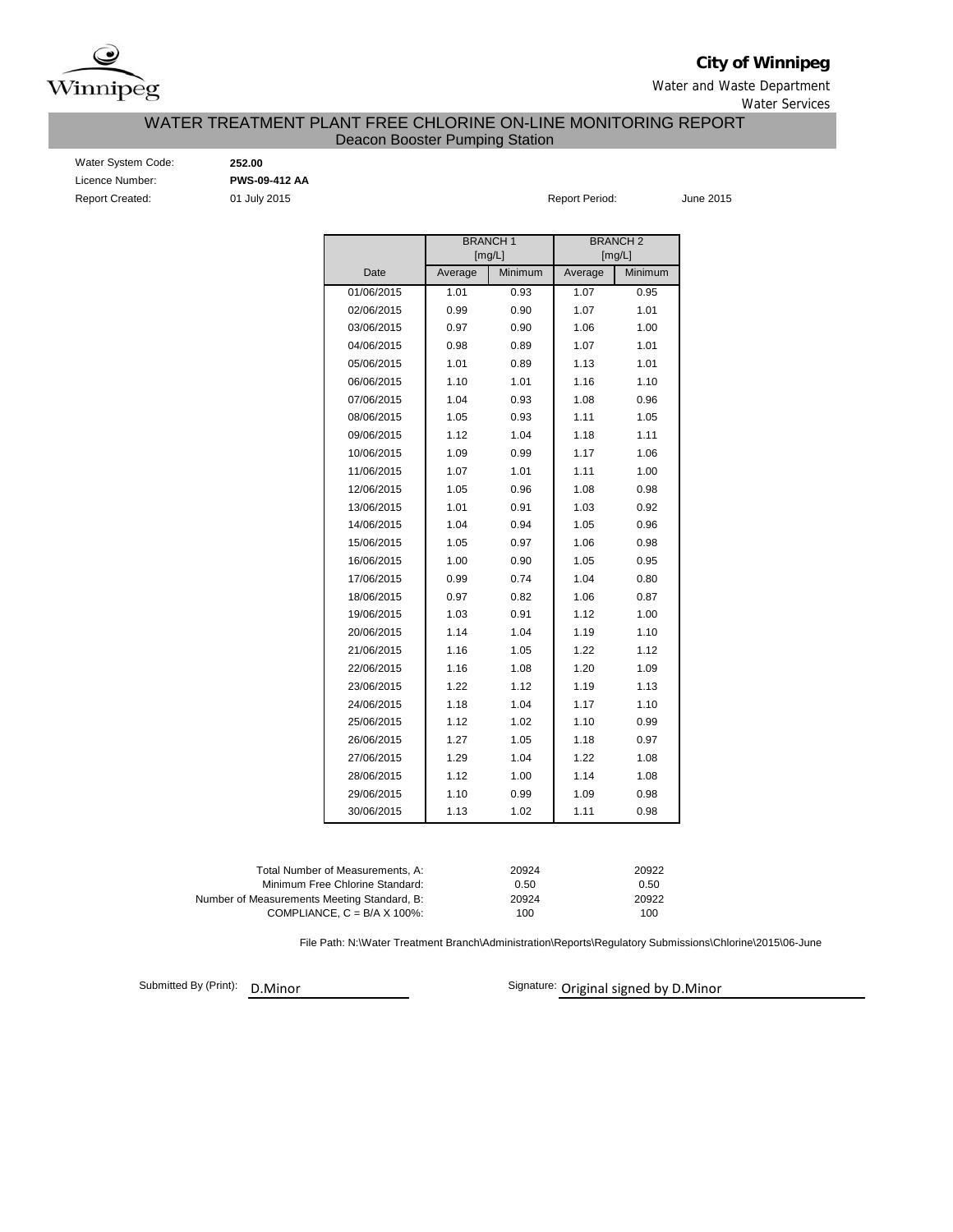

# WATER AND WASTE DEPARTMENT ENVIRONMENTAL STANDARDS DIVISION

| WATER TREATMENT PLANT CHLORINE GRAB MONITORING REPORT |                                |                                 |                                |                                 |  |  |  |  |  |
|-------------------------------------------------------|--------------------------------|---------------------------------|--------------------------------|---------------------------------|--|--|--|--|--|
| <b>Water System Code: 252.00</b>                      |                                | <b>Deacon Booster Pumping</b>   | <b>Deacon Booster Pumping</b>  |                                 |  |  |  |  |  |
| Licence No. PWS-09-412 AA                             |                                | <b>Station Branch 1</b>         |                                | <b>Station Branch 2</b>         |  |  |  |  |  |
| <b>Date</b>                                           | <b>Free Chlorine</b><br>(mg/L) | <b>Total Chlorine</b><br>(mg/L) | <b>Free Chlorine</b><br>(mg/L) | <b>Total Chlorine</b><br>(mg/L) |  |  |  |  |  |
| 01-Jun-2015                                           | 1.04                           | 1.24                            | 1.08                           | 1.23                            |  |  |  |  |  |
| 02-Jun-2015                                           | 1.08                           | 1.18                            | 1.11                           | 1.24                            |  |  |  |  |  |
| 03-Jun-2015                                           | 1.12                           | 1.25                            | 1.16                           | 1.28                            |  |  |  |  |  |
| 04-Jun-2015                                           | 1.15                           | 1.26                            | 1.21                           | 1.31                            |  |  |  |  |  |
| 05-Jun-2015                                           | 1.08                           | 1.18                            | 1.23                           | 1.30                            |  |  |  |  |  |
| 06-Jun-2015                                           | <b>NS</b>                      | <b>NS</b>                       | <b>NS</b>                      | <b>NS</b>                       |  |  |  |  |  |
| 07-Jun-2015                                           | <b>NS</b>                      | <b>NS</b>                       | <b>NS</b>                      | <b>NS</b>                       |  |  |  |  |  |
| 08-Jun-2015                                           | 1.10                           | 1.21                            | 1.14                           | 1.29                            |  |  |  |  |  |
| 09-Jun-2015                                           | 1.18                           | 1.30                            | 1.21                           | 1.32                            |  |  |  |  |  |
| 10-Jun-2015                                           | 1.16                           | 1.23                            | 1.21                           | 1.31                            |  |  |  |  |  |
| 11-Jun-2015                                           | 1.08                           | 1.17                            | 1.07                           | 1.17                            |  |  |  |  |  |
| 12-Jun-2015                                           | 1.12                           | 1.20                            | 1.12                           | 1.20                            |  |  |  |  |  |
| 13-Jun-2015                                           | <b>NS</b>                      | <b>NS</b>                       | <b>NS</b>                      | <b>NS</b>                       |  |  |  |  |  |
| 14-Jun-2015                                           | <b>NS</b>                      | <b>NS</b>                       | <b>NS</b>                      | <b>NS</b>                       |  |  |  |  |  |
| 15-Jun-2015                                           | 1.11                           | 1.25                            | 1.16                           | 1.27                            |  |  |  |  |  |
| 16-Jun-2015                                           | 1.11                           | 1.26                            | 1.12                           | 1.28                            |  |  |  |  |  |
| 17-Jun-2015                                           | 1.15                           | 1.23                            | 1.17                           | 1.33                            |  |  |  |  |  |
| 18-Jun-2015                                           | 1.23                           | 1.29                            | 1.21                           | 1.31                            |  |  |  |  |  |
| 19-Jun-2015                                           | 1.15                           | 1.22                            | 1.21                           | 1.31                            |  |  |  |  |  |
| 20-Jun-2015                                           | <b>NS</b>                      | <b>NS</b>                       | <b>NS</b>                      | <b>NS</b>                       |  |  |  |  |  |
| 21-Jun-2015                                           | <b>NS</b>                      | <b>NS</b>                       | <b>NS</b>                      | <b>NS</b>                       |  |  |  |  |  |
| 22-Jun-2015                                           | 1.32                           | 1.44                            | 1.31                           | 1.44                            |  |  |  |  |  |
| 23-Jun-2015                                           | 1.31                           | 1.43                            | 1.30                           | 1.44                            |  |  |  |  |  |
| 24-Jun-2015                                           | 1.25                           | 1.40                            | 1.31                           | 1.41                            |  |  |  |  |  |
| 25-Jun-2015                                           | 1.18                           | 1.32                            | 1.24                           | 1.33                            |  |  |  |  |  |
| 26-Jun-2015                                           | 1.13                           | 1.30                            | 1.17                           | 1.31                            |  |  |  |  |  |
| 27-Jun-2015                                           | <b>NS</b>                      | <b>NS</b>                       | <b>NS</b>                      | <b>NS</b>                       |  |  |  |  |  |
| 28-Jun-2015                                           | <b>NS</b>                      | <b>NS</b>                       | <b>NS</b>                      | <b>NS</b>                       |  |  |  |  |  |
| 29-Jun-2015                                           | 1.10                           | 1.22                            | 1.13                           | 1.24                            |  |  |  |  |  |
| 30-Jun-2015                                           | 1.18                           | 1.31                            | 1.16                           | 1.27                            |  |  |  |  |  |
| Total number of measurements taken, A:                | 22                             |                                 | 22                             |                                 |  |  |  |  |  |
| Chlorine Standard for Monitoring Location (mg/L):     | 0.50                           |                                 | 0.50                           |                                 |  |  |  |  |  |
| Number of measurements meeting standard, B:           | 22                             |                                 | 22                             |                                 |  |  |  |  |  |
| Compliance with Chlorine Standard, C= B/A X 100%:     | 100%                           |                                 | 100%                           |                                 |  |  |  |  |  |

NS: No Sample NA: Not Analyzed OL: Off-Line

| Comments: | <b>Report Compiled By:</b> | <b>H.Demchenko</b> |  |
|-----------|----------------------------|--------------------|--|
|           |                            |                    |  |

**Approved in LIMS By: C.Diduck**

Date Approved: 6-Jun-15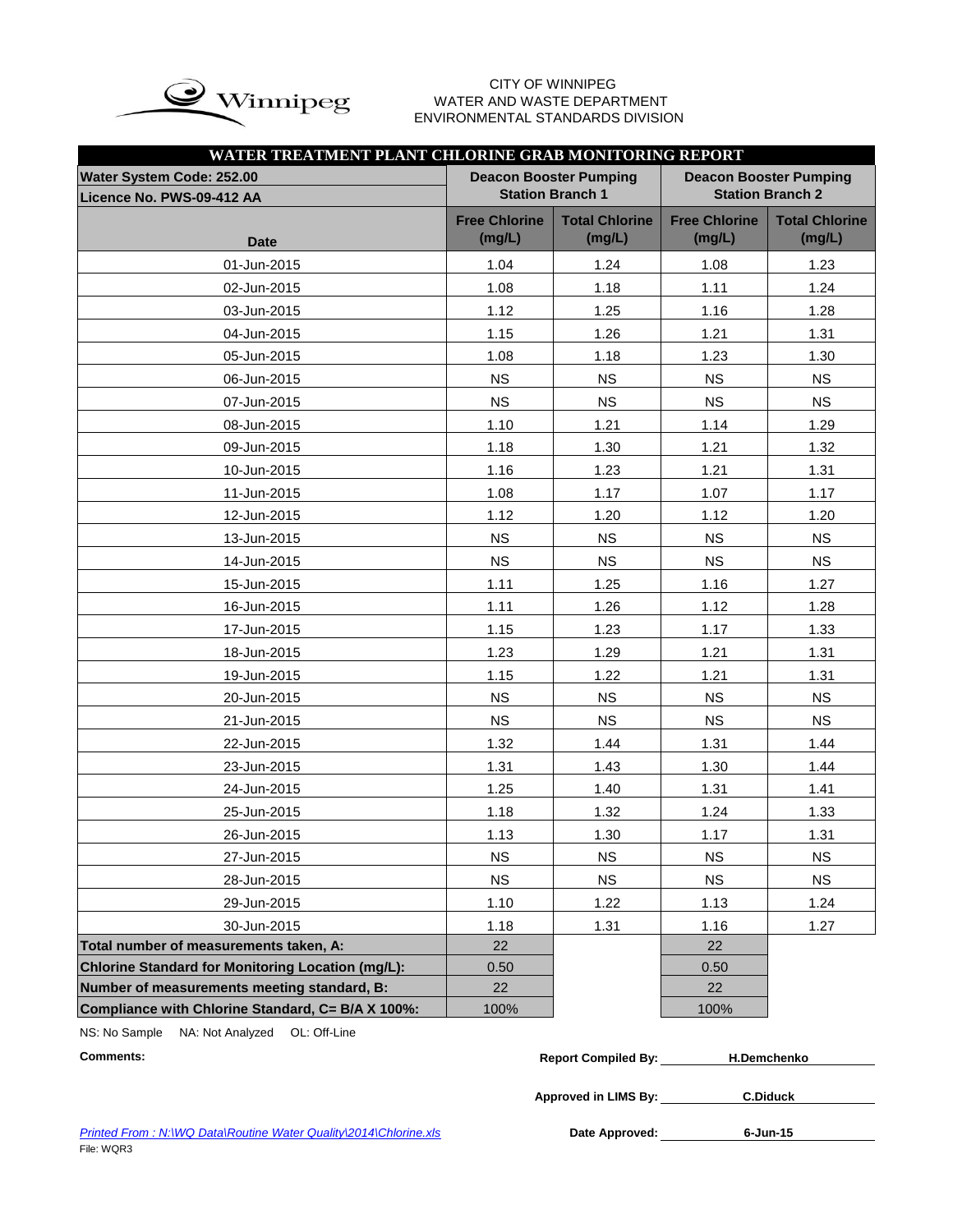

#### **CITY OF WINNIPEG**

WATER AND WASTE DEPARTMENT

WATER TREATMENT PLANT UV REPORT

WATER SERVICES

#### Water System Code: **252.00** Licence Number:**PWS-09-412 AA**

Report Period: **June 2015** Report Created: **Wednesday, July 01, 2015**

|            | Transmittance |                   | <b>UVR-D100A</b> |                      |       |           | <b>UVR-D200A</b>  |        |        |          | <b>UVR-D300A</b>  |              |         |                   | <b>UVR-D400A</b> |        |                   |          | <b>UVR-D500A</b> |                      |       |                   | <b>UVR-D600A</b> |                   |        |           | Total |                   |         | % Volume |
|------------|---------------|-------------------|------------------|----------------------|-------|-----------|-------------------|--------|--------|----------|-------------------|--------------|---------|-------------------|------------------|--------|-------------------|----------|------------------|----------------------|-------|-------------------|------------------|-------------------|--------|-----------|-------|-------------------|---------|----------|
| Date       |               | Water Volume [ML] |                  |                      |       |           | Water Volume [ML] |        |        |          | Water Volume [ML] |              |         | Water Volume [ML] |                  |        | Water Volume [ML] |          |                  | Water Volume [ML]    |       |                   |                  | Water Volume [ML] |        |           |       | <b>Treated To</b> |         |          |
|            |               | <b>Untreate</b>   | Below            | To                   | Total | Untreated | Below             | To     | Total  | Untreate | Below             | To           | Total   | Untreated         | Below            | To     | Total             | Untreate | Below            | To                   | Total | Untreated         | Below            | To                | Total  | Untreated | Below | To                | Total   | Dose     |
| 01/06/201  | 96.05         | 0.00              | 0.00             | 54.18                | 54.1  | 0.00      | 0.00              | 0.00   | 0.0    | 0.00     | 0.00              | 31.29        | 31.29   | 0.00              | 0.00             | 54.38  | 54.3              | 0.00     | 0.00             | 0.00                 | 0.0(  | 0.00              | 0.00             | 58.15             | 58.1   | 0.00      | 0.00  | 198.00            | 198.00  | 100.00   |
| 02/06/201  | 96.01         | 0.00              | 0.00             | 54.23                | 54.2  | 0.00      | 0.00              | 0.00   | 0.0(   | 0.00     | 0.00              | 31.21        | 31.2    | 0.00              | 0.00             | 54.50  | 54.5              | 0.00     | 0.00             | 0.00                 | 0.00  | 0.00              | 0.00             | 58.09             | 58.0   | 0.00      | 0.00  | 198.03            | 198.03  | 100.00   |
| 03/06/201  | 95.92         | 0.00              | 0.00             | 54.56                | 54.5  | 0.00      | 0.00              | 0.00   | 0.0(   | 0.00     | 0.00              | 31.29        | 31.29   | 0.00              | 0.00             | 54.84  | 54.84             | 0.00     | 0.00             | 0.00                 | 0.00  | 0.00              | 0.00             | 58.51             | 58.5   | 0.00      | 0.00  | 199.20            | 199.20  | 100.00   |
| 04/06/201  | 96.19         | 0.00              | 0.00             | 57.61                | 57.6  | 0.00      | 0.00              | 0.00   | 0.00   | 0.00     | 0.00              | 34.42        | 34.42   | 0.00              | 0.00             | 57.35  | 57.3              | 0.00     | 0.00             | 0.00                 | 0.00  | 0.00              | 0.00             | 66.88             | 66.88  | 0.00      | 0.00  | 216.26            | 216.26  | 100.00   |
| 05/06/201  | 96.20         | 0.00              | 0.00             | 62.06                | 62.0  | 0.00      | 0.00              | 0.00   | 0.00   | 0.00     | 0.00              | 36.68        | 36.68   | 0.00              | 0.00             | 60.21  | 60.2              | 0.00     | 0.00             | 0.00                 | 0.00  | 0.00              | 0.05             | 65.73             | 65.78  | 0.00      | 0.05  | 224.67            | 224.72  | 99.98    |
| 06/06/201  | 96.26         | 0.00              | 0.06             | 32.37                | 32.42 | 0.00      | 0.00              | 0.00   | 0.00   | 0.00     | 0.00              | 48.34        | 48.34   | 0.00              | 0.00             | 68.82  | 68.8              | 0.00     | 0.00             | 0.00                 | 0.00  | 0.00              | 0.00             | 72.42             | 72.42  | 0.00      | 0.06  | 221.95            | 222.00  | 99.97    |
| 07/06/201  | 96.10         | 0.00              | 0.00             | 0.00                 | 0.00  | 0.00      | 0.00              | 0.00   | 0.00   | 0.00     | 0.00              | 58.93        | 58.93   | 0.00              | 0.00             | 74.79  | 74.7              | 0.00     | 0.00             | 0.00                 | 0.00  | 0.00              | 0.00             | 80.01             | 80.0   | 0.00      | 0.00  | 213.73            | 213.73  | 100.00   |
| 08/06/201  | 96.12         | 0.03              | 0.03             | 0.06                 | 0.1   | 0.00      | 0.00              | 0.00   | 0.0(   | 0.00     | 0.00              | 58.58        | 58.5    | 0.00              | 0.00             | 73.94  | 73.9              | 0.00     | 0.00             | 0.00                 | 0.00  | 0.00              | 0.11             | 79.28             | 79.3   | 0.03      | 0.14  | 211.86            | 212.03  | 99.92    |
| 09/06/201  | 96.17         | 0.00              | 0.00             | 0.00                 | 0.00  | 0.00      | 0.00              | 33.44  | 33.44  | 0.00     | 0.00              | 60.62        | 60.62   | 0.00              | 0.59             | 52.04  | 52.6              | 0.00     | 0.33             | 21.80                | 22.1  | 0.00              | 0.06             | 41.83             | 41.8   | 0.00      | 0.98  | 209.73            | 210.7   | 99.53    |
| 10/06/201  | 96.10         | 0.00              | 0.00             | 0.00                 | 0.00  | 0.00      | 0.00              | 68.29  | 68.2   | 0.00     | 0.00              | 45.13        | 45.1    | 0.00              | 0.00             | 26.12  | 26.1              | 0.00     | 0.00             | 67.62                | 67.6  | 0.00              | 0.00             | 0.00              | 0.00   | 0.00      | 0.00  | 207.16            | 207.16  | 100.00   |
| 11/06/201  | 96.17         | 0.00              | 0.00             | 0.00                 | 0.00  | 0.00      | 0.00              | 70.30  | 70.3   | 0.00     | 0.00              | 0.00         | 0.00    | 0.00              | 0.00             | 70.55  | 70.5              | 0.00     | 0.00             | 20.24                | 20.24 | 0.00              | 0.00             | 43.91             | 43.9   | 0.00      | 0.00  | 205.00            | 205.00  | 100.00   |
| 12/06/201  | 96.22         | 0.00              | 0.00             | 0.00                 | 0.00  | 0.00      | 0.00              | 71.28  | 71.2   | 0.00     | 0.00              | 0.00         | 0.00    | 0.00              | 0.00             | 72.10  | 72.1              | 0.00     | 0.00             | 0.00                 | 0.00  | 0.00              | 0.00             | 64.88             | 64.8   | 0.00      | 0.00  | 208.26            | 208.26  | 100.00   |
| 13/06/201  | 96.13         | 0.00              | 0.00             | 0.00                 | 0.00  | 0.00      | 0.00              | 71.76  | 71.7   | 0.00     | 0.00              | 0.00         | 0.00    | 0.00              | 0.00             | 72.86  | 72.8              | 0.00     | 0.00             | 0.00                 | 0.0(  | 0.00              | 0.00             | 65.38             | 65.38  | 0.00      | 0.00  | 210.00            | 210.00  | 100.00   |
| 14/06/201  | 96.21         | 0.00              | 0.00             | 0.00                 | 0.00  | 0.00      | 0.00              | 71.83  | 71.8   | 0.00     | 0.00              | 0.00         | 0.00    | 0.00              | 0.00             | 72.73  | 72.7              | 0.00     | 0.00             | 0.00                 | 0.00  | 0.00              | 0.00             | 65.22             | 65.2   | 0.00      | 0.00  | 209.78            | 209.78  | 100.00   |
| 15/06/201  | 95.92         | 0.00              | 0.00             | 0.00                 | 0.00  | 0.00      | 0.00              | 72.59  | 72.5   | 0.00     | 0.00              | 0.00         | 0.00    | 0.00              | 0.00             | 73.53  | 73.5              | 0.00     | 0.00             | 0.00                 | 0.00  | 0.00              | 0.00             | 65.91             | 65.9   | 0.00      | 0.00  | 212.04            | 212.04  | 100.00   |
| 16/06/201  | 96.25         | 0.00              | 0.00             | 0.00                 | 0.00  | 0.00      | 0.00              | 69.58  | 69.58  | 0.00     | 0.00              | 50.49        | 50.49   | 0.00              | 0.00             | 22.78  | 22.78             | 0.00     | 0.00             | 49.04                | 49.04 | 0.00 <sub>1</sub> | 0.00             | 20.10             | 20.10  | 0.00      | 0.00  | 212.00            | 212.00  | 100.00   |
| 17/06/201  | 96.19         | 0.00              | 0.00             | 0.00                 | 0.00  | 0.05      | 0.05              | 63.    | 63.2   | 0.01     | 0.04              | 68.26        | 68.32   | 0.00              | 0.00             | 0.00   | 0.0               | 0.00     | 0.00             | 66.29                | 66.29 | 0.00              | 0.00             | 0.00              | 0.00   | 0.06      | 0.09  | 197.69            | 197.84  | 99.93    |
| 18/06/201  | 95.88         | 0.00              | 0.00             | 29.04                | 29.04 | 0.00      | 0.00              | 40.21  | 40.2   | 0.00     | 0.00              | 75.73        | 75.73   | 0.00              | 0.00             | 0.00   | 0.00              | 0.00     | 0.00             | 72.8                 | 72.8  | 0.00              | 0.00             | 0.00              | 0.00   | 0.00      | 0.00  | 217.79            | 217.7   | 100.00   |
| 19/06/201  | 96.12         | 0.00              | 0.00             | 68.90                | 68.90 | 0.00      | 0.00              | 0.00   | 0.0    | 0.00     | 0.00              | 77.35        | 77.3    | 0.00              | 0.00             | 0.00   | 0.0               | 0.00     | 0.00             | 73.80                | 73.8  | 0.00              | 0.00             | 0.00              | 0.00   | 0.00      | 0.00  | 220.05            | 220.0   | 100.00   |
| 20/06/201  | 96.12         | 0.00              | 0.00             | 66.64                | 66.6  | 0.00      | 0.00              | 0.00   | 0.0(   | 0.00     | 0.00              | 74.98        | 74.98   | 0.00              | 0.00             | 0.00   | 0.0               | 0.00     | 0.00             | 72.12                | 72.12 | 0.00              | 0.00             | 0.00              | 0.00   | 0.00      | 0.00  | 213.74            | 213.74  | 100.00   |
| 21/06/201  | 96.05         | 0.00              | 0.00             | 65.49                | 65.4  | 0.00      | 0.00              | 0.00   | 0.00   | 0.00     | 0.00              | 73.60        | 73.60   | 0.00              | 0.00             | 0.00   | 0.0               | 0.00     | 0.00             | 70.93                | 70.93 | 0.00              | 0.00             | 0.00              | 0.00   | 0.00      | 0.00  | 210.02            | 210.02  | 100.00   |
| 22/06/201  | 96.00         | 0.00              | 0.00             | 65.51                | 65.5  | 0.00      | 0.00              | 0.00   | 0.00   | 0.00     | 0.00              | 73.74        | 73.74   | 0.00              | 0.00             | 0.00   | 0.0               | 0.00     | 0.00             | 70.73                | 70.73 | 0.00              | 0.00             | 0.00              | 0.00   | 0.00      | 0.00  | 209.97            | 209.97  | 100.00   |
| 23/06/201  | 96.22         | 0.00              | 0.00             | 65.56                | 65.56 | 0.00      | 0.00              | 0.00   | 0.00   | 0.00     | 0.00              | 73.75        | 73.75   | 0.00              | 0.00             | 0.00   | 0.0               | 0.00     | 0.00             | 70.66                | 70.66 | 0.00              | 0.00             | 0.00              | 0.00   | 0.00      | 0.00  | 209.97            | 209.9   | 100.00   |
| 24/06/201  | 96.15         | 0.00              | 0.00             | 65.49                | 65.4  | 0.00      | 0.00              | 0.00   | 0.00   | 0.00     | 0.00              | 73.84        | 73.8    | 0.00              | 0.00             | 0.00   | 0.0               | 0.00     | 0.00             | 70.70                | 70.7  | 0.00              | 0.00             | 0.00              | 0.00   | 0.00      | 0.00  | 210.03            | 210.0   | 100.00   |
| 25/06/201  | 96.16         | 0.00              | 0.00             | 65.45                | 65.4  | 0.00      | 0.00              | 0.00   | 0.0    | 0.00     | 0.00              | 73.75        | 73.7    | 0.00              | 0.00             | 0.00   | 0.0               | 0.00     | 0.00             | 70.8 <sup>°</sup>    | 70.8  | 0.00              | 0.00             | 0.00              | 0.00   | 0.00      | 0.00  | 210.01            | 210.0   | 100.00   |
| 26/06/201  | 96.28         | 0.00              | 0.00             | 66.67                | 66.6  | 0.00      | 0.00              | 0.00   | 0.00   | 0.00     | 0.00              | 75.14        | 75.1    | 0.00              | 0.00             | 0.00   | 0.0               | 0.00     | 0.00             | 71.87                | 71.8  | 0.00              | 0.00             | 0.00              | 0.00   | 0.00      | 0.00  | 213.68            | 213.68  | 100.00   |
| 27/06/201  | 96.23         | 0.00              | 0.00             | 67.15                | 67.1  | 0.00      | 0.00              | 0.00   | 0.00   | 0.00     | 0.00              | 75.60        | 75.60   | 0.00              | 0.00             | 0.00   | 0.0               | 0.00     | 0.00             | 72.24                | 72.24 | 0.00              | 0.00             | 0.00              | 0.00   | 0.00      | 0.00  | 214.99            | 214.99  | 100.00   |
| 28/06/2015 | 96.13         | 0.00              | 0.00             | 67.09                | 67.09 | 0.00      | 0.00              | 0.00   | 0.00   | 0.00     | 0.00              | 75.59        | 75.59   | 0.00              | 0.00             | 0.00   | 0.0               | 0.00     | 0.00             | 72.29                | 72.29 | 0.00              | 0.00             | 0.00              | 0.00   | 0.00      | 0.00  | 214.98            | 214.98  | 100.00   |
| 29/06/201  | 96.15         | 0.00              | 0.00             | 67.06                | 67.06 | 0.00      | 0.00              | 0.00   | 0.0(   | 0.00     | 0.00              | 75.67        | 75.67   | 0.00              | 0.00             | 0.00   | 0.0               | 0.00     | 0.00             | 72.24                | 72.24 | 0.00              | 0.00             | 0.00              | 0.00   | 0.00      | 0.00  | 214.97            | 214.97  | 100.00   |
| 30/06/201  | 96.06         | 0.00              | 0.00             | 67.04                | 67.04 | 0.00      | 0.00              | 0.00   | 0.00   | 0.00     | 0.00              | 75.63        | 75.63   | 0.00              | 0.00             | 0.00   | 0.0               | 0.00     | 0.00             | 72.32                | 72.32 | 0.00              | 0.00             | 0.00              | 0.00   | 0.00      | 0.00  | 214.99            | 214.99  | 100.00   |
|            |               | 0.03              |                  | 0.09 1142.16 1142.28 |       | 0.05      | 0.05              | 632.42 | 632.51 | 0.01     |                   | 0.04 1529.63 | 1529.69 | 0.00              | 0.59             | 961.53 | 962.12            | 0.00     |                  | 0.33 1158.50 1158.82 |       | 0.00              | 0.22             | 906.30            | 906.52 | 0.10      | 1.32  | 6330.53           | 6331.94 |          |

#### **Water Volume [%]:**

Untreated: To Dose Below Dose 0.00 % $0.02%$ 99.98 %

**Submitted By (Print): \_\_\_\_D.Minor\_\_\_\_\_\_\_\_\_\_\_ Signature: \_\_\_\_\_Original signed by D.Minor\_\_\_\_\_\_\_\_\_\_\_\_\_\_\_**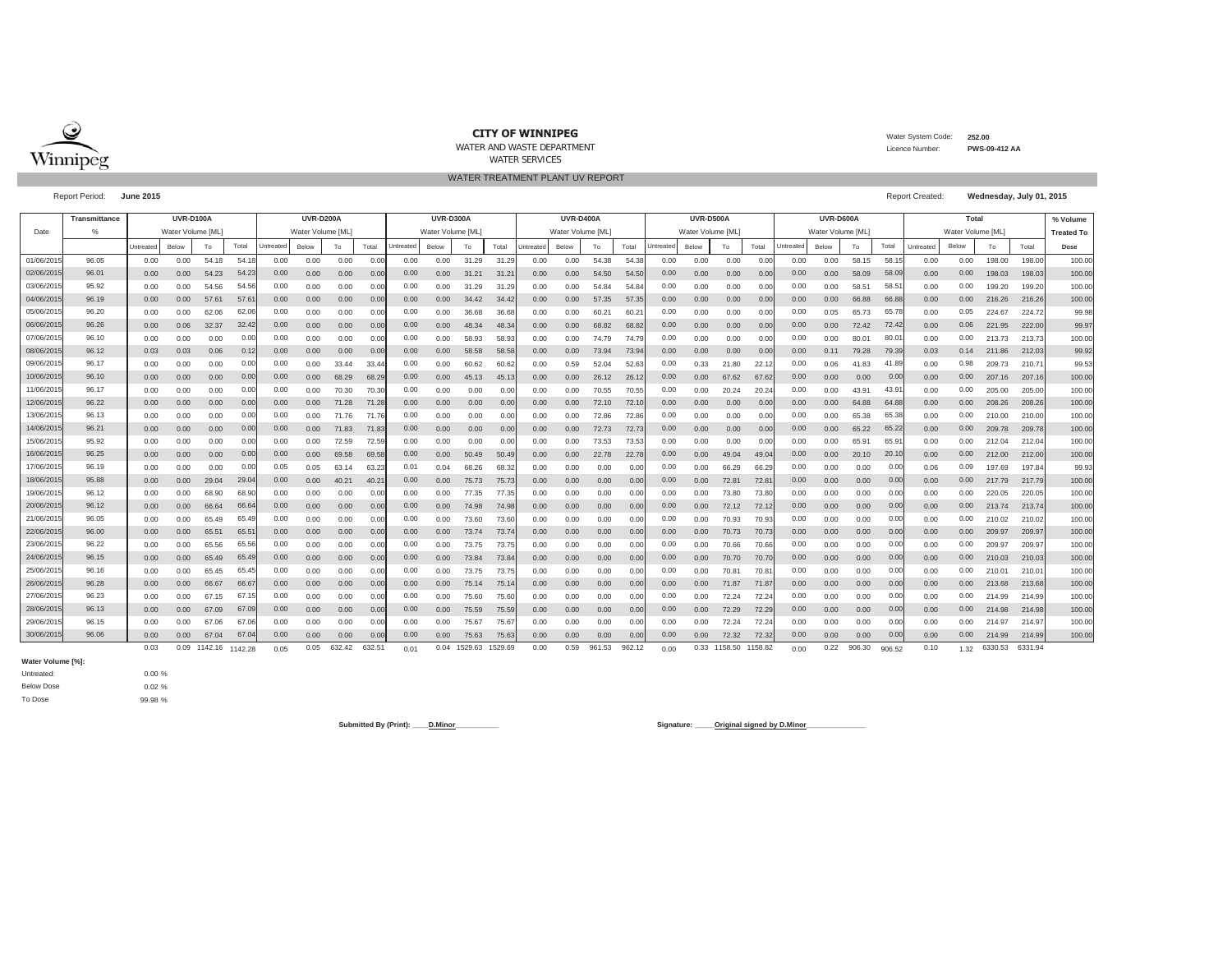

Ms. Melanie Betsill Incident Date: **June 1, 2015**  Drinking Water Officer Manitoba Water Stewardship, Office of Drinking Water 1007 Century Street Winnipeg MB R3H 0W4

# **RE: CORRECTIVE ACTION REPORT**

| <b>WATER SYSTEM, CODE</b>                 | Winnipeg Public Water System, 252.00                                                                                                                                                                                                                                                                                                                                                                                                                                                                                                                                                                                                                                                                                                                                                                                                                                                                                                                                                                                                                                                                                                                                                                       |
|-------------------------------------------|------------------------------------------------------------------------------------------------------------------------------------------------------------------------------------------------------------------------------------------------------------------------------------------------------------------------------------------------------------------------------------------------------------------------------------------------------------------------------------------------------------------------------------------------------------------------------------------------------------------------------------------------------------------------------------------------------------------------------------------------------------------------------------------------------------------------------------------------------------------------------------------------------------------------------------------------------------------------------------------------------------------------------------------------------------------------------------------------------------------------------------------------------------------------------------------------------------|
| <b>LOCATION OF NON-COMPLIANT INCIDENT</b> | Winnipeg 3-Dist NW03; NW05                                                                                                                                                                                                                                                                                                                                                                                                                                                                                                                                                                                                                                                                                                                                                                                                                                                                                                                                                                                                                                                                                                                                                                                 |
| <b>INCIDENT REPORTED BY</b>               | Courtney Diduck, Analytical Services Branch Head                                                                                                                                                                                                                                                                                                                                                                                                                                                                                                                                                                                                                                                                                                                                                                                                                                                                                                                                                                                                                                                                                                                                                           |
| <b>TYPE OF NON-COMPLIANT INCIDENT</b>     | 1. Low positive Total Coliform (<10 per100mL), 3 MR 41/2007<br>2. High positive Total Coliform (>10 per100mL), 3 MR 41/2007                                                                                                                                                                                                                                                                                                                                                                                                                                                                                                                                                                                                                                                                                                                                                                                                                                                                                                                                                                                                                                                                                |
| <b>DESCRIPTION OF CORRECTIVE ACTIONS</b>  | <b>Environmental Standards:</b><br>IMMEDIATELY: Re-sampled original locations, tested additional<br>samples upstream/downstream of high positive location for<br>turbidity, free/total chlorine, temperature and contacted the ODW.<br>Identified and evaluated 36 properties near the high positive<br>location for backflow prevention, 7 locations were immediately<br>notified that testing of backflow prevention device(s) is required<br>and one work order was issued for insufficient backflow<br>protection.<br><b>Water Services:</b><br>Spot flushed and monitored chlorine and turbidity levels at the<br>locations, inspected feedermain route and valve chambers, and<br>reviewed operational data and discoloured water calls. Positive<br>locations and operational activities were mapped for<br>evaluation. Pressure data for McPhillips and MacLean pumping<br>stations and regional pressure monitoring points in the vicinity of<br>the positive locations was analyzed for the week prior to June 1,<br>2015. No sanitary defects or unusual operational activities were<br>identified.<br>A complete summary of follow-up activities will be provided in a<br>separate submission. |
| <b>TEST RESULTS</b>                       | See Attached                                                                                                                                                                                                                                                                                                                                                                                                                                                                                                                                                                                                                                                                                                                                                                                                                                                                                                                                                                                                                                                                                                                                                                                               |
|                                           |                                                                                                                                                                                                                                                                                                                                                                                                                                                                                                                                                                                                                                                                                                                                                                                                                                                                                                                                                                                                                                                                                                                                                                                                            |

NOTES/COMMENTS:

1. UP/DOWN STREAM testing performed when EC is >0 /100mL, TC is >10 /100mL or when resample/consecutive sample is positive for EC or TC or as directed by the Manager of Environmental Standards Division and/or the Office of Drinking Water

**EMERGENCY REPORTING IS REQUIRED WHERE A POTENTIAL HEALTH RISK IS INVOLVED. FOLLOW THE INSTRUCTIONS OF YOUR DRINKING WATER OFFICER ON SITUATIONS REQUIRING IMMEDIATE REPORTING**

N:\Environmental Standards\Analytical Services\Government Agencies\Office of Drinking Water\Corrective Action Reports

Environmental Standards Division • Division des normes environnementales 2230 Main Street. • 2230, rue Main • Winnipeg • Manitoba R2V 4T8 fax/téléc. (204) 339-2147 • www.winnipeg.ca

Tuesday, July 7, 2015 **Our Incident/Report No: 05-2015**  LIMS Reference No: **42734**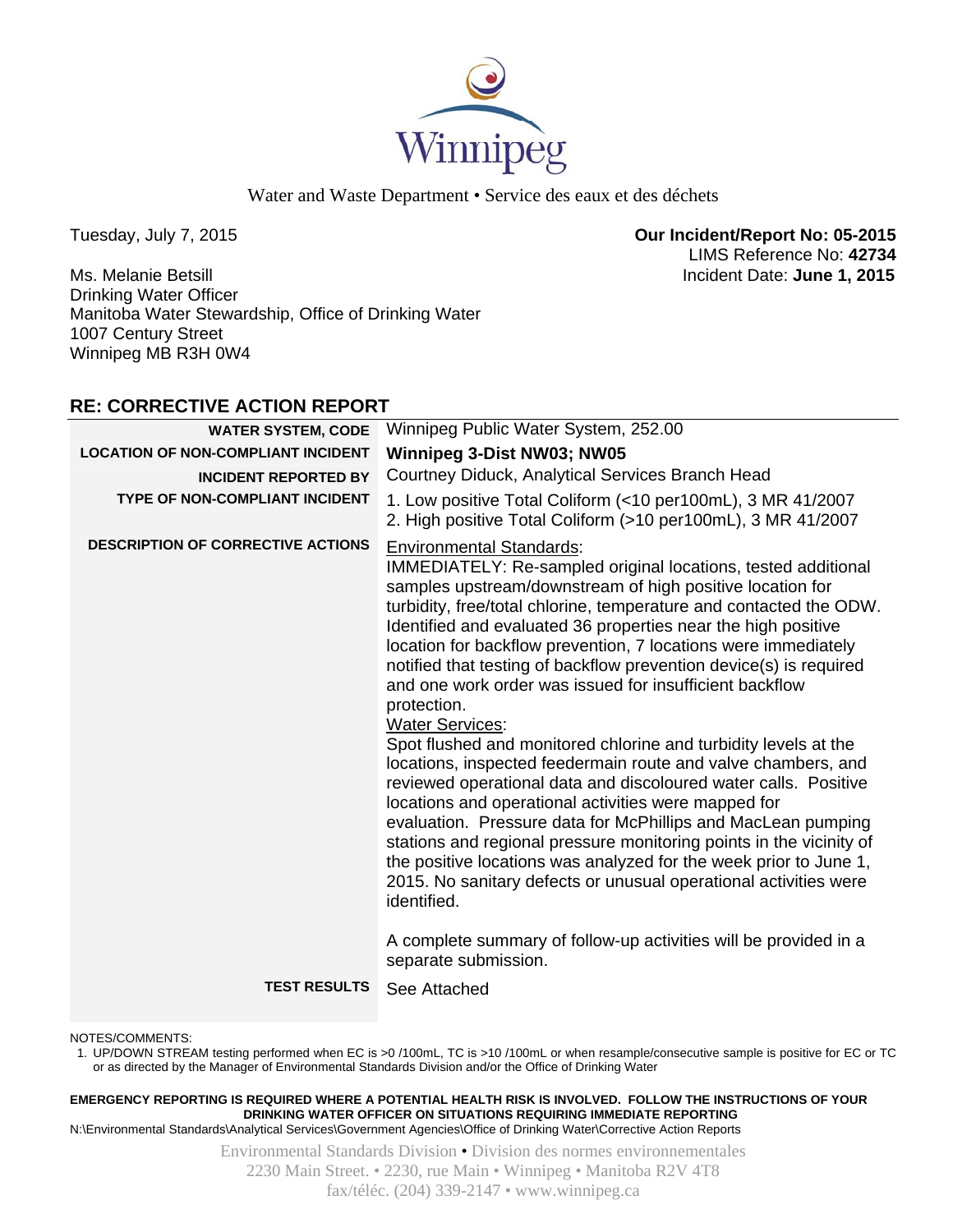

| Sample Name             | Sample<br><b>Number</b> | Date Sampled | bacColiEsch-QT<br>(MPNU/100mL) | bacColiTotal-QT<br>(MPNU/100mL) | bacHPC<br>(cfu/mL) | (mg/L)    | Chlorine, Free Chlorine, Total<br>(mg/L) | Temperature<br>(°C) | Turbidity<br>(ntu) | <b>Time Sampled</b><br>(hrs) |
|-------------------------|-------------------------|--------------|--------------------------------|---------------------------------|--------------------|-----------|------------------------------------------|---------------------|--------------------|------------------------------|
| NW03                    | 434612                  | 01-Jun-15    | $<$ 1                          |                                 | 38                 | 0.44      | 0.53                                     | 7.1                 | 0.29               | 9:25                         |
| NW03 Duplicate          | -                       | 01-Jun-15    | $<$ 1                          |                                 | <b>NA</b>          | <b>NA</b> | <b>NA</b>                                | <b>NA</b>           | 0.29               | <b>NA</b>                    |
| NW03 Resample           | 435271                  | 02-Jun-15    | $<$ 1                          | -<1                             | $<$ 1              | 0.66      | 0.82                                     | 8.1                 | 0.32               | 15:43                        |
| NW03 Resample Duplicate | 435276                  | 02-Jun-15    | $<$ 1                          | $\leq 1$                        | $\leq 1$           | <b>NA</b> | <b>NA</b>                                | <b>NA</b>           | <b>NA</b>          | <b>NA</b>                    |
| NW05                    | 434614                  | 01-Jun-15    | $<$ 1                          | >200                            |                    | 0.66      | 0.88                                     | 7.8                 | 0.22               | 11:30                        |
| NW05 Resample           | 435272                  | 02-Jun-15    | $<$ 1                          | $<$ 1                           | $<$ 1              | 0.82      | 1.02                                     | 10.3                | 0.15               | 16:10                        |
| NW05 Upstream           | 435273                  | 02-Jun-15    | $<$ 1                          | $<$ 1                           | $<$ 1              | 0.88      | 0.99                                     | 11.3                | 0.22               | 17:00                        |
| NW05 Downstream         | 435274                  | 02-Jun-15    | $<$ 1                          | $<$ 1                           | $<$ 1              | 0.89      | 1.00                                     | 14.3                | 0.16               | 16:30                        |
| NW05 Resample Duplicate | 435275                  | 02-Jun-15    | $<$ 1                          | $<$ 1                           | $<$ 1              | <b>NA</b> | <b>NA</b>                                | <b>NA</b>           | <b>NA</b>          | <b>NA</b>                    |

NOTES/COMMENTS:

1. All microbiological tests performed by contract laboratory.

2. NR-No Result due to laboratory/analyst error

3. NA-Not Analyzed.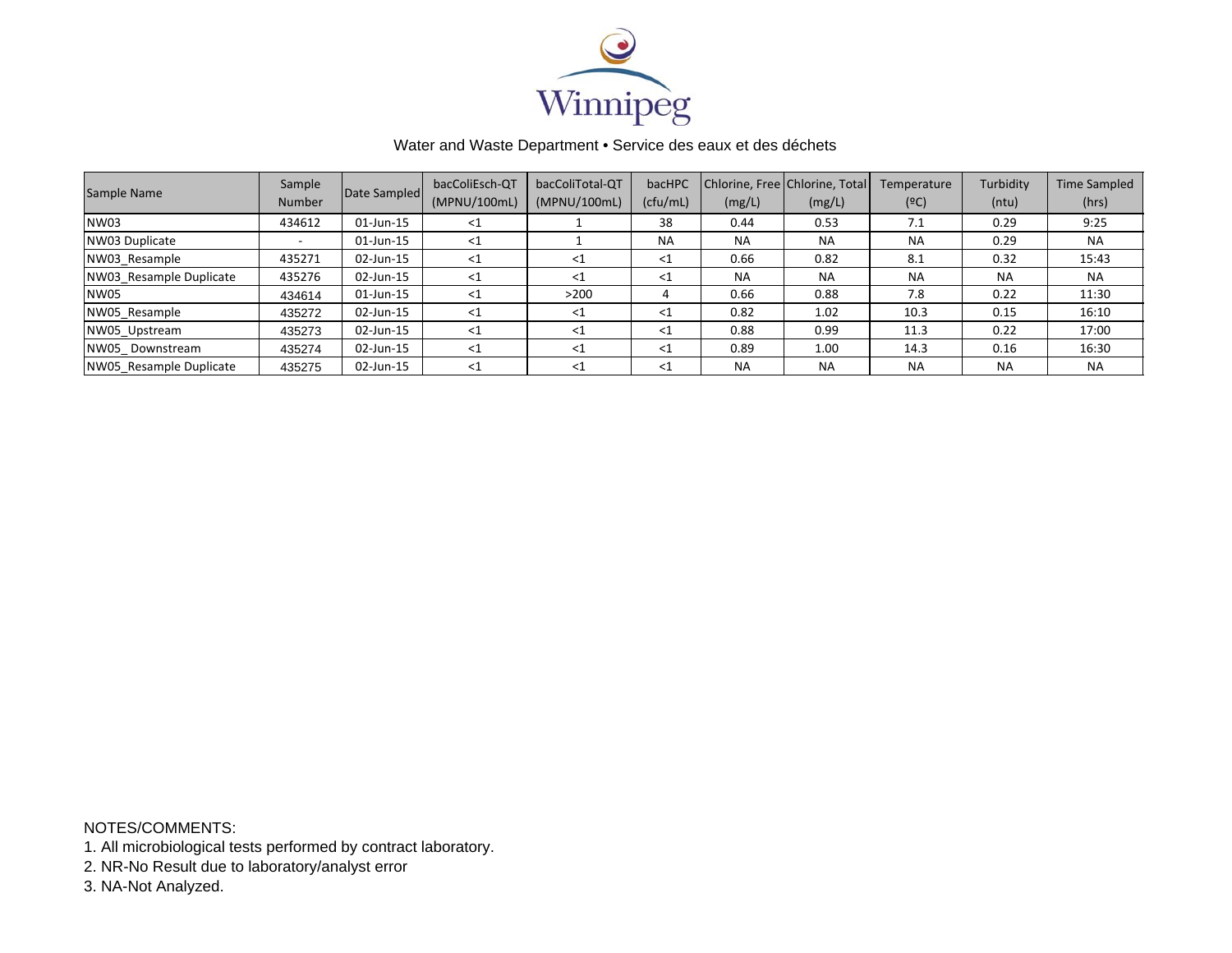

Wednesday, June 24, 2015 **Our Incident/Report No: 06-2015**  LIMS Reference No: **42806**

Ms. Melanie Betsill Incident Date: **June 10, 2015**  Drinking Water Officer Manitoba Water Stewardship, Office of Drinking Water 1007 Century Street Winnipeg MB R3H 0W4

# **RE: CORRECTIVE ACTION REPORT**

| <b>WATER SYSTEM, CODE</b><br><b>LOCATION OF NON-COMPLIANT INCIDENT</b><br><b>INCIDENT REPORTED BY</b><br><b>TYPE OF NON-COMPLIANT INCIDENT</b> | Winnipeg Public Water System, 252.00<br><b>Winnipeg 3-Dist SE03</b><br>Courtney Diduck, Analytical Services Branch Head                                                                                                                    |
|------------------------------------------------------------------------------------------------------------------------------------------------|--------------------------------------------------------------------------------------------------------------------------------------------------------------------------------------------------------------------------------------------|
| <b>DESCRIPTION OF CORRECTIVE ACTIONS</b>                                                                                                       | Low positive Total Coliform (<10 per100mL), 3 MR 41/2007<br><b>Environmental Standards:</b><br>AS SOON AS POSSIBLE: Re-sampled original location, also<br>tested for turbidity, free/total chlorine, temperature and contacted<br>the ODW. |
| <b>TEST RESULTS</b>                                                                                                                            | See Attached                                                                                                                                                                                                                               |

NOTES/COMMENTS:

1. UP/DOWN STREAM testing performed when EC is >0 /100mL, TC is >10 /100mL or when resample/consecutive sample is positive for EC or TC or as directed by the Manager of Environmental Standards Division and/or the Office of Drinking Water

### **EMERGENCY REPORTING IS REQUIRED WHERE A POTENTIAL HEALTH RISK IS INVOLVED. FOLLOW THE INSTRUCTIONS OF YOUR DRINKING WATER OFFICER ON SITUATIONS REQUIRING IMMEDIATE REPORTING**

N:\Environmental Standards\Analytical Services\Government Agencies\Office of Drinking Water\Corrective Action Reports